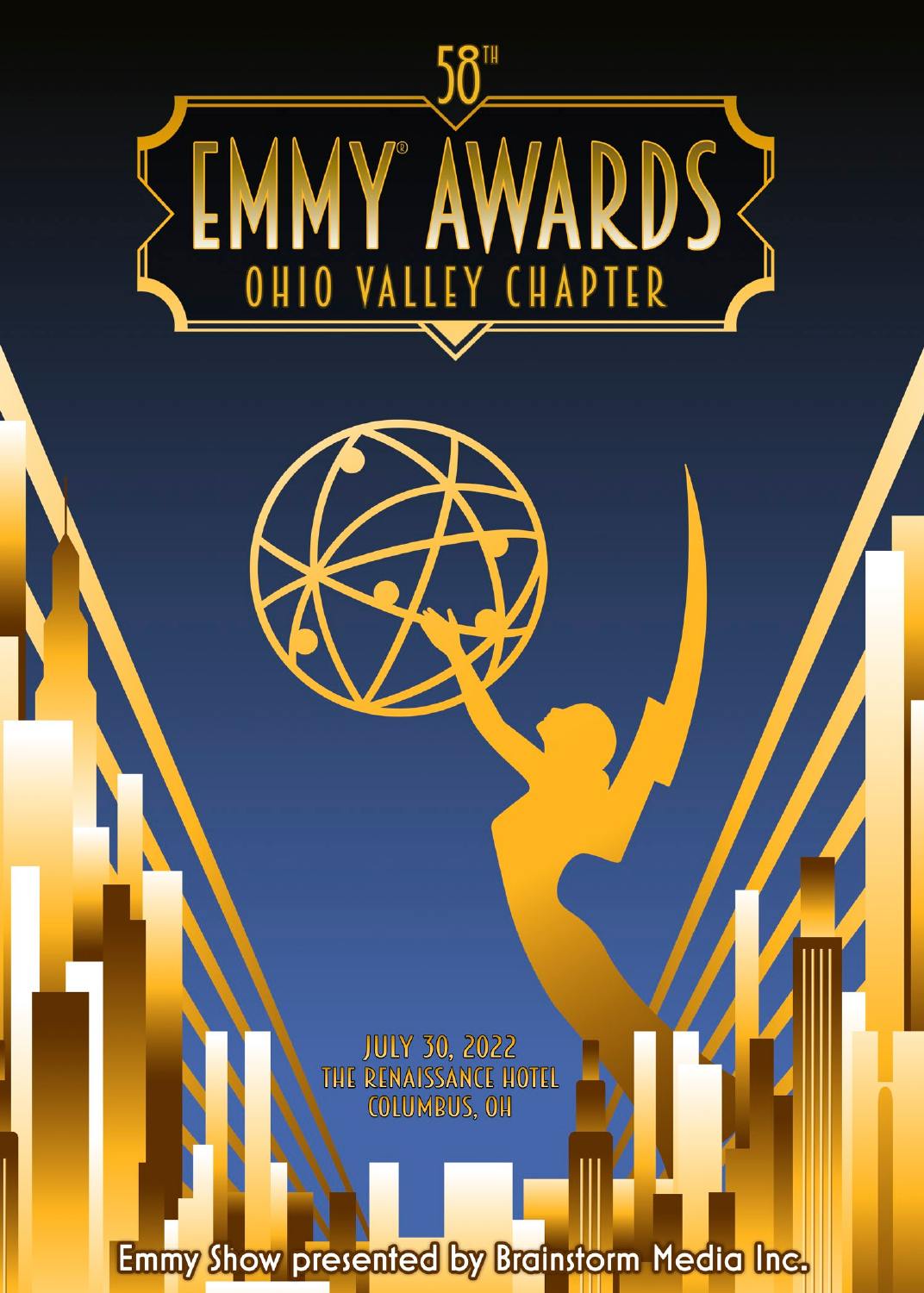The Ohio Valley Chapter of The National Academy of TelevisionArts&Sciences

cordially invites you to the

# 58<sup>th</sup> Annual **Ohio Valley Regional** Emmy®Awards

Saturday, July 30, 2022 Renaissance Columbus Downtown 50 North Third Street Columbus, Ohio 43215

Cocktails  $\sim$  5:00 P.M. (EDT) Dinner~6:30 P.M. (EDT) Emmy® Awards Ceremony ~ 7:30 P.M. (EDT)

**Black Tie Preferred** 

RSVP by Monday, July 18, 2022 (Discounted pricing available through July 7, 2022.) (Hotel rooms at the Renaissance Columbus Downtown must be reserved by July 7, 2022 to get our discounted rate.)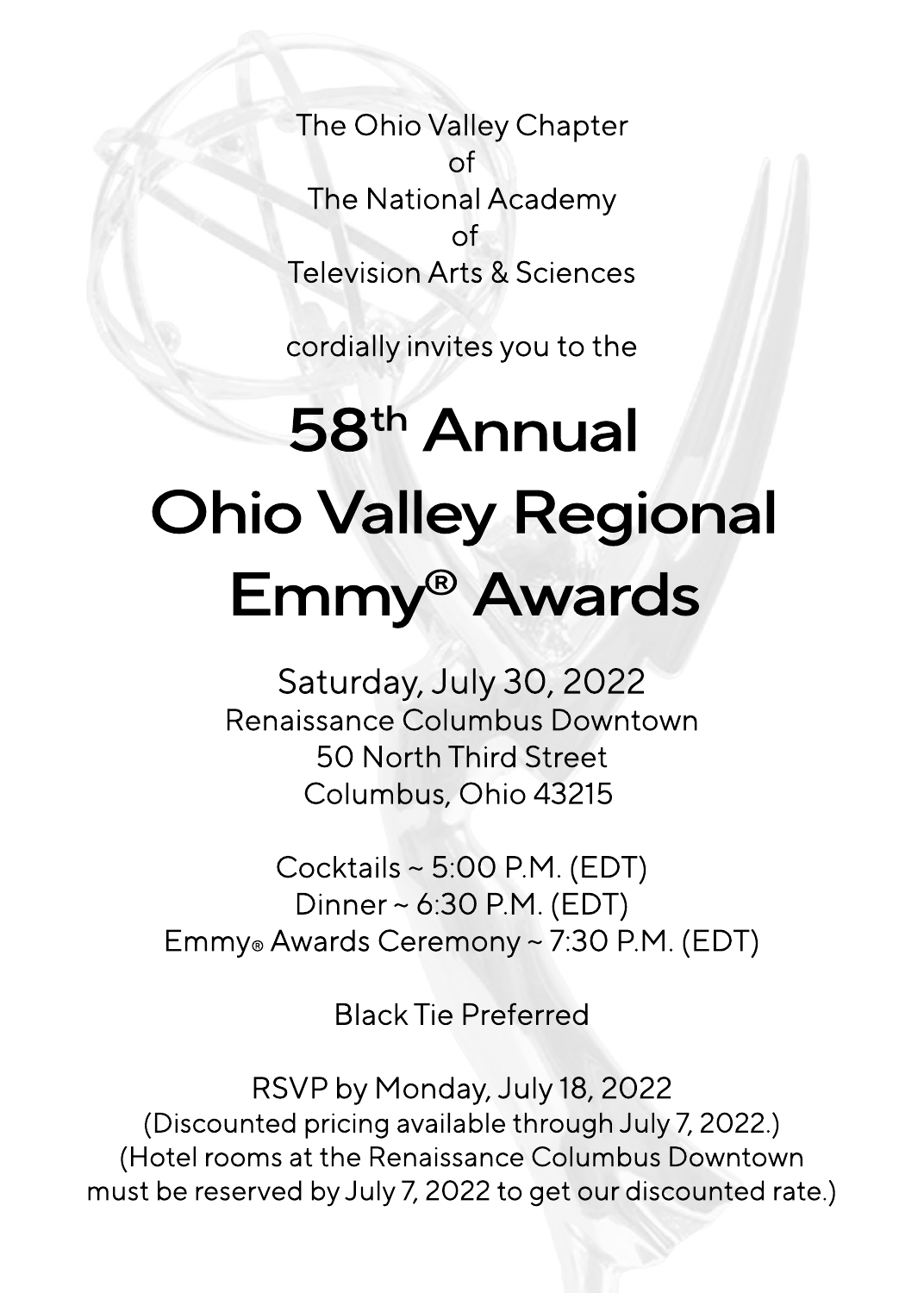## **The 58th Annual Ohio Valley Regional Emmy® Awards Gala July 30, 2022 ~ Renaissance Columbus Downtown** *50 North Third Street, Columbus, Ohio 43215* **Event and Ticket Information**

*Make your reservations by 11 P.M. July 7th to receive discounted pricing on event tickets.* 

#### **INDIVIDUAL TICKETS**

Includes: cocktail hour, dinner & ceremony Cost through July 7: **\$100/ea.** Cost after July 7: **\$110/ea.**

#### **TABLE FOR TEN**

*with preferred seating* Includes 10 tickets for: cocktail hour, dinner & ceremony Cost through July 7: **\$1100/table** Cost after July 7: **\$1200/table**

## **CEREMONY ONLY TICKETS**

Includes: dessert & ceremony Cost through July 7: **\$50/ea.** Cost after July 7: **\$60/ea.**

# **TABLE FOR EIGHT**

*with preferred seating* Includes 8 tickets for: cocktail hour, dinner & ceremony Cost through July 7: **\$900/table** Cost after July 7: **\$9**8**0/table**



**DINNER & CEREMONY RESERVATIONS MUST BE MADE BY: July 18, 2022** *\*No refunds for cancellations after July 18th.*

### *Menu for the Event*

*Mixed Green Salad*

*with Fresh Berries, Balls of Mozzarella and a choice of Strawberry Balsamic or Ranch Dressing*

### *Main Course (your choice)*

**Chicken**

*Spinach and Feta Stuffed Chicken with Lemon Herb Sauce served with Bistro Veggies and Mushroom Risotto*

**Salmon**  *Pan Seared Salmon with Orange Tarragon sauce served with Bistro Veggies and Mushroom Risotto*

*Stuffed Red Pepper with Quinoa, Baby Spinach, Yellow Squash and Asparagus*

**Vegetarian**

**Dessert** 

Italian Lemon Cake

*Planning to spend the night?*

The Ohio Valley Chapter has reserved a block of rooms at a discounted rate of **\$1**3**2 (+tax)** at the *Renaissance Columbus Downtown* ~ *50 North Third Street, Columbus, Ohio 43215* 

To make reservations online go to: <https://bit.ly/2022-hotel-reservations>

To make reservations by phone, call: 1-877-901-6632 (toll free)

*NOTE: Our discounted room rate is only available through the dedicated Group Reservation website and phone number noted above.* 

**HOTEL RESERVATIONS MUST BE MADE BY: July 7, 2022**

*Room availability and rate cannot be guaranteed after that date.*

**Questions? Special requests? Please e-mail Cherie Housley or Rochelle Young** [emmyawards@ohiovalleyemmy.org](mailto:emmyawards@ohiovalleyemmy.org?subject=Emmy%20Gala%20Question/Request)